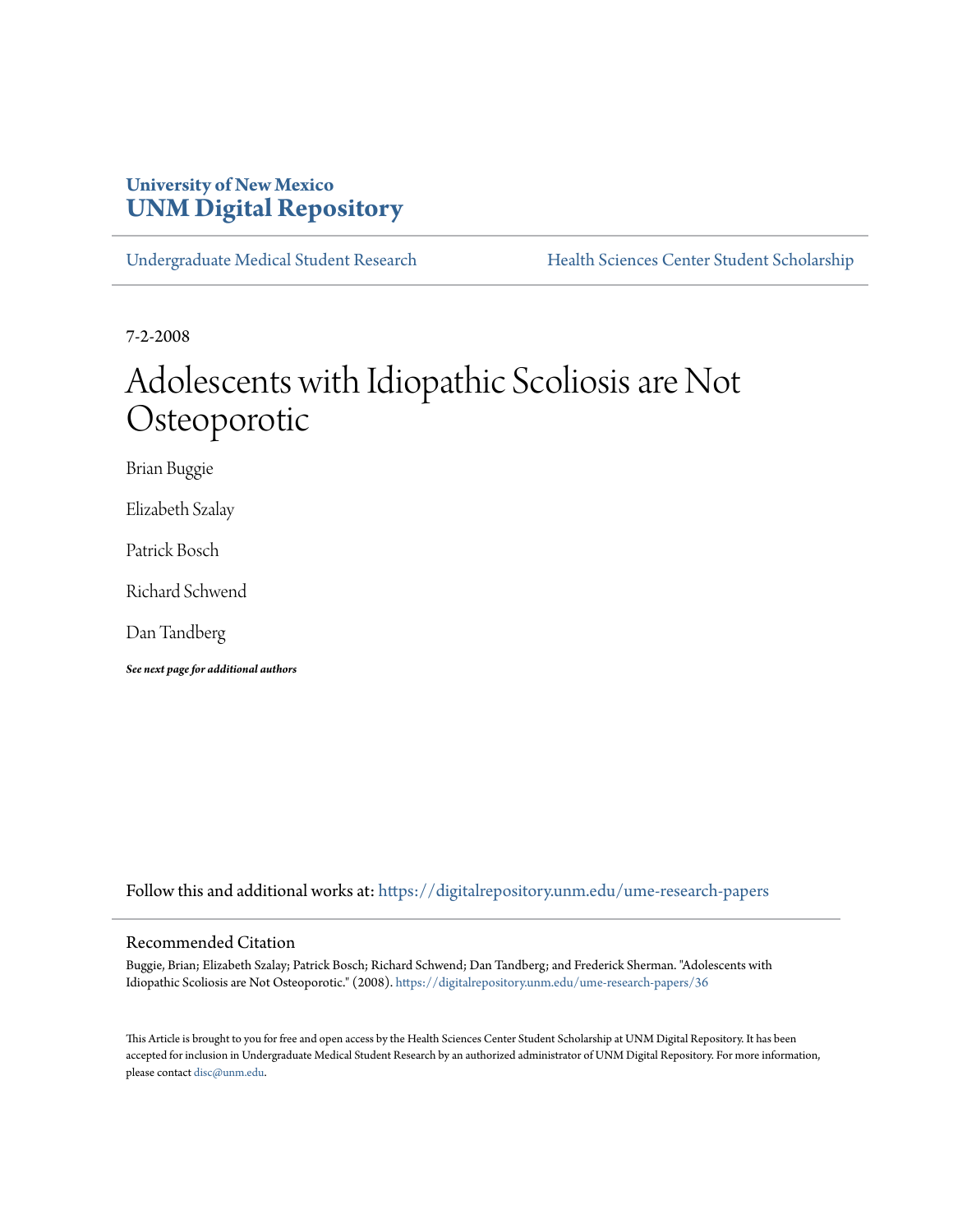#### **Authors**

Brian Buggie, Elizabeth Szalay, Patrick Bosch, Richard Schwend, Dan Tandberg, and Frederick Sherman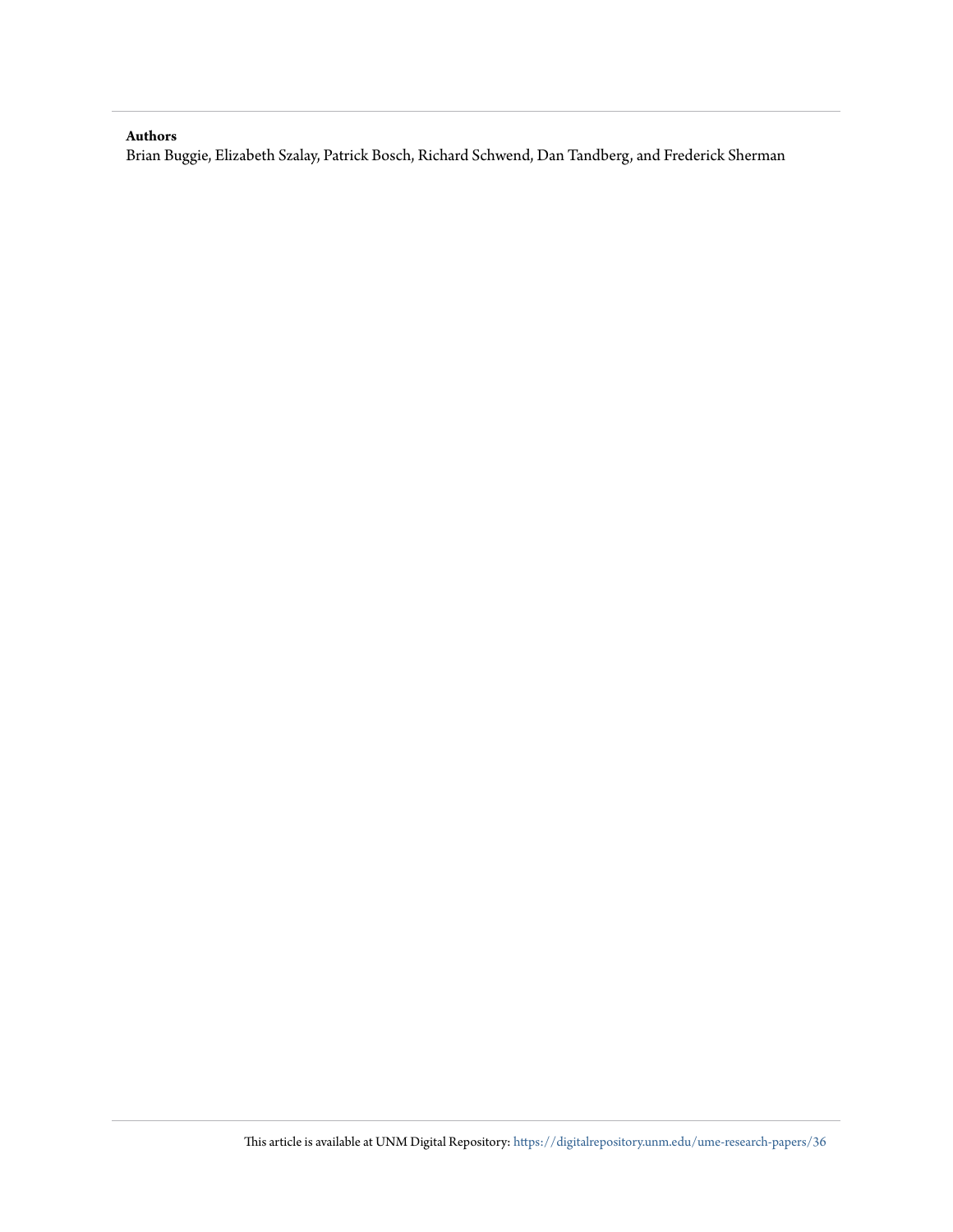Adolescents with Idiopathic Scoliosis are Not Osteoporotic

Medical Student: Brian Buggie School of Medicine University of New Mexico

PI: Elizabeth Szalay, MD Department of Orthopaedics and Rehabilitation Division of Pediatric Orthopaedics School of Medicine University of New Mexico

Additional Authors: Patrick Bosch, MD; Richard M Schwend, MD; Dan Tandberg, MD; Frederick Sherman, MD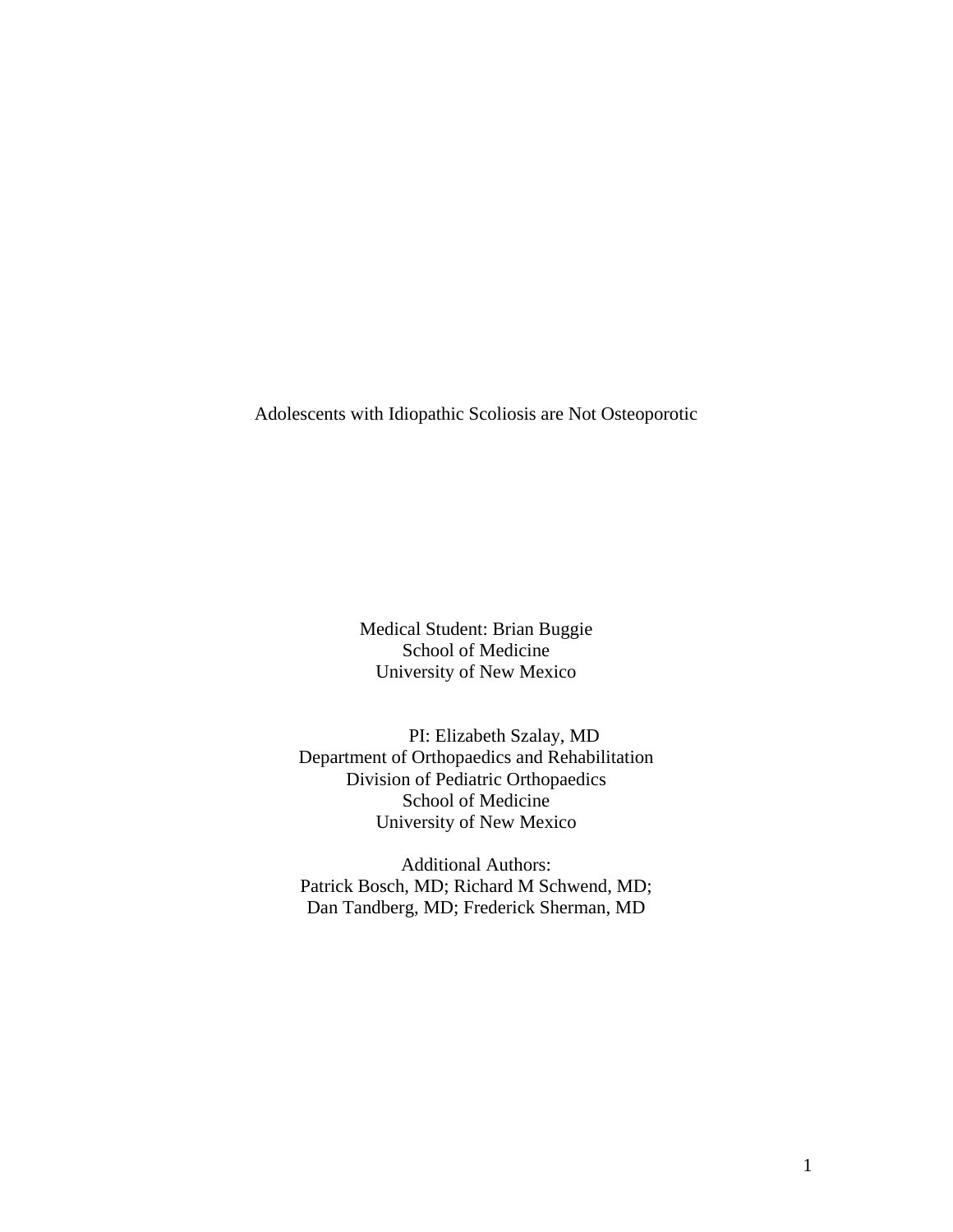#### Abstract:

In the past, prior studies have associated adolescent idiopathic scoliosis (AIS) to abnormalities in bone mineral density (BMD) such as "osteoporosis" or "osteopenia" based on their adult definitions, but in reality very few AIS patients have clinically abnormal BMD. Fracture risk has not been correlated to Z-scores in pediatric populations, so the terms "osteoporosis" and "osteopenia" can not be applied to AIS. Our study examined adolescents with and without scoliosis of varying weights to better understand the relationship of BMD to body mass index (BMI).

This cross-sectional retrospective study compared the dual photon X-ray absorptiometry (DXA) scans of hips and distal femora of 49 adolescents with idiopathic scoliosis and 40 normal control adolescents. Z-scores were compared using student's t-test or simple linear regression procedures to discover correlations between Z-scores and clinical and demographic variables. In both populations, there was a strong correlation with z-scores and BMI ( $p<001$ ). Scoliosis had the effect of lowering the Z-score as if the individual had "lost" 3.4 BMI units. Essentially, thin subjects had lower BMD and heavy subjects had higher BMD. The impact of scoliosis reducing BMI scores by 3.4 units puts thin subjects in the "low for age" level while the effect is negligible in heavier subjects. There were no subjects in either group that met the International Society of Clinical Densitometry (ICSD) definition for "osteoporosis."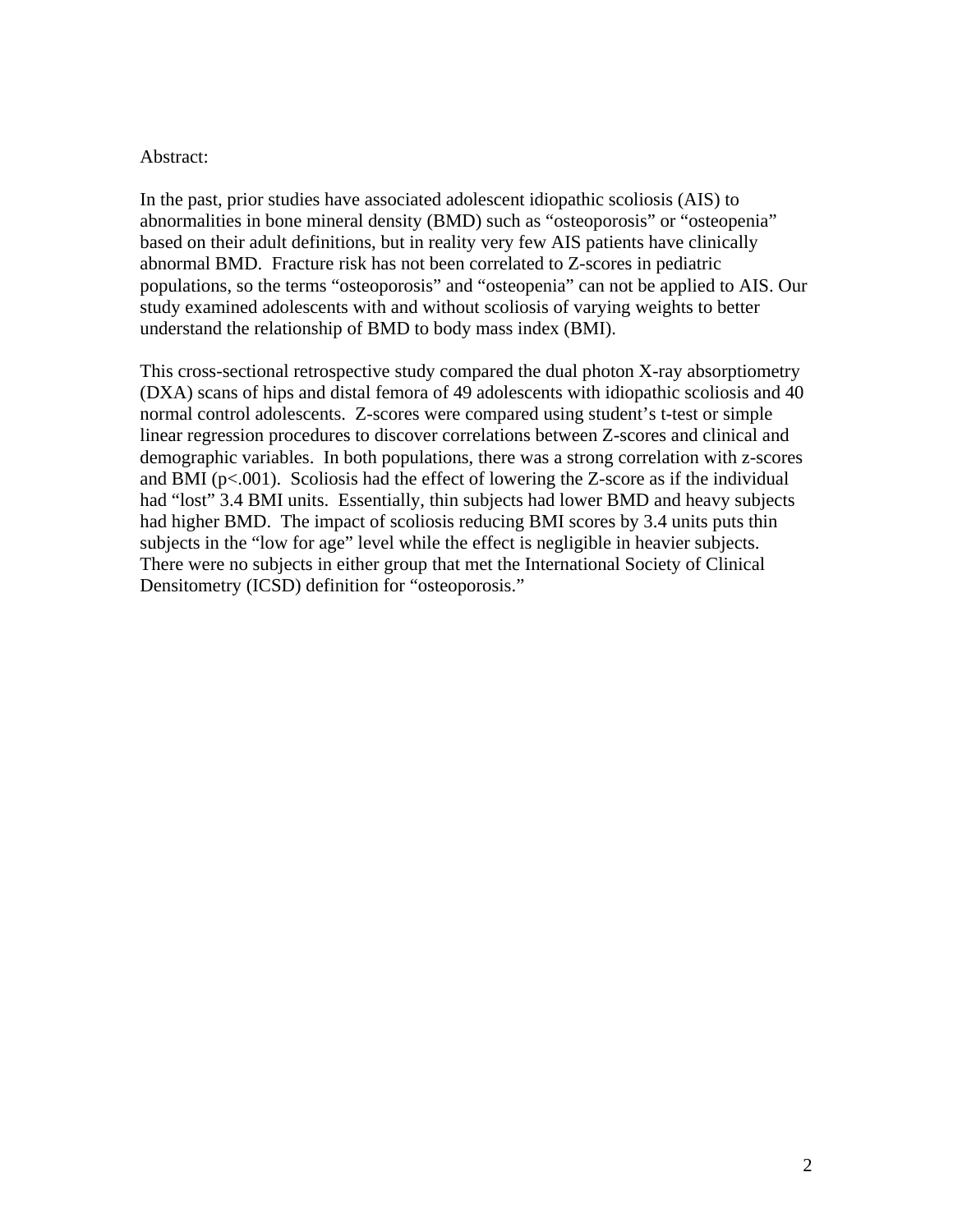#### Introduction:

Scoliosis is an abnormal lateral curvature of the spine. Adolescent idiopathic scoliosis (AIS) is the most common form in the US with a prevalence of approximately 3% (1). AIS is initially asymptomatic and painless with presentation of an unusual posture. Males and females are affected equally by AIS, but the risk of curve progression is seven times greater in females than in males (1). AIS is speculated to be a multifactorial disorder, but no single causative factor has been elucidated. Its associated pathology has been shown to include neuromuscular disorders, proprioceptive disorders, abnormalities of connective tissue, asymmetric growth, or abnormal growth disturbances but osseous changes are less obvious and infrequently reported (2,3). Prior studies have concluded that AIS patients are often "osteoporotic" (7,6,8,4) or "osteopenic" (5,3,2). However, the technical definition by the International Society of Clinical Densitometry (ICSD) in not applicable to pediatric populations, and may also be frightening and stigmatizing to the patient and family.

The definition of "osteoporosis" states that low bone mass and deterioration lead to fragility and an increase in fracture risk. But in pediatric populations, there is no known point that increase fracture risk occurs. In order to apply the "osteoporotic" label to pediatric populations, there must be evidence of an insufficiency fracture, or a fracture secondary to minimal trauma such as a fall from standing height. "Low bone density for age" is defined by the ICSD as a bone mineral density less than 2 standard deviations (SD) below the age-and-sex-matched mean or the Z-score. "Low bone density for age" is more applicable to pediatrics rather than "osteopenia" because fracture thresholds are unknown. This is in contrast to the extensive research in adults where "osteoporosis" is defined as BMD less than 2.5 SD below the young adult mean or T-score and "osteopenia" is less than 1.0 SD below the T-score.

The earlier studies that concluded adolescents with idiopathic scoliosis as "osteoporotic" or "osteopenic" also employed outdated and less sensitive modalities (4,6,9) such as the Singh index, dual-photon absorptiometry (DPA), and single-photon absorptiometry (SPA). Technology such as SPA are limited in that it is unable to directly measure the spine and hip where a higher percentage of trabecullar bone is located (10). It is well understood that trabecular bone in these areas is the more sensitive measure of bone 'health' because it has the highest rate of turnover and is where the first signs of bone loss appear (2). Our study attempts to gather more reliable data with dual photon x-ray absorptiometry (DXA) of the lumbar spine and the proximal femora because of the high trabecular composition.

DXA measures all calcified tissue in the path of the scan at two energies to assess BMD, eliminating the influence of soft tissue without the need for a water bath to equalize soft tissue attenuation (11). It also eliminates the use of radioactive isotopes employed in SPA and DPA. DXA enables accurate assessment of BMD in all anatomic areas, minimizing scan time and radiation doses compared with other modalities (2). It is the current standard for BMD measurement.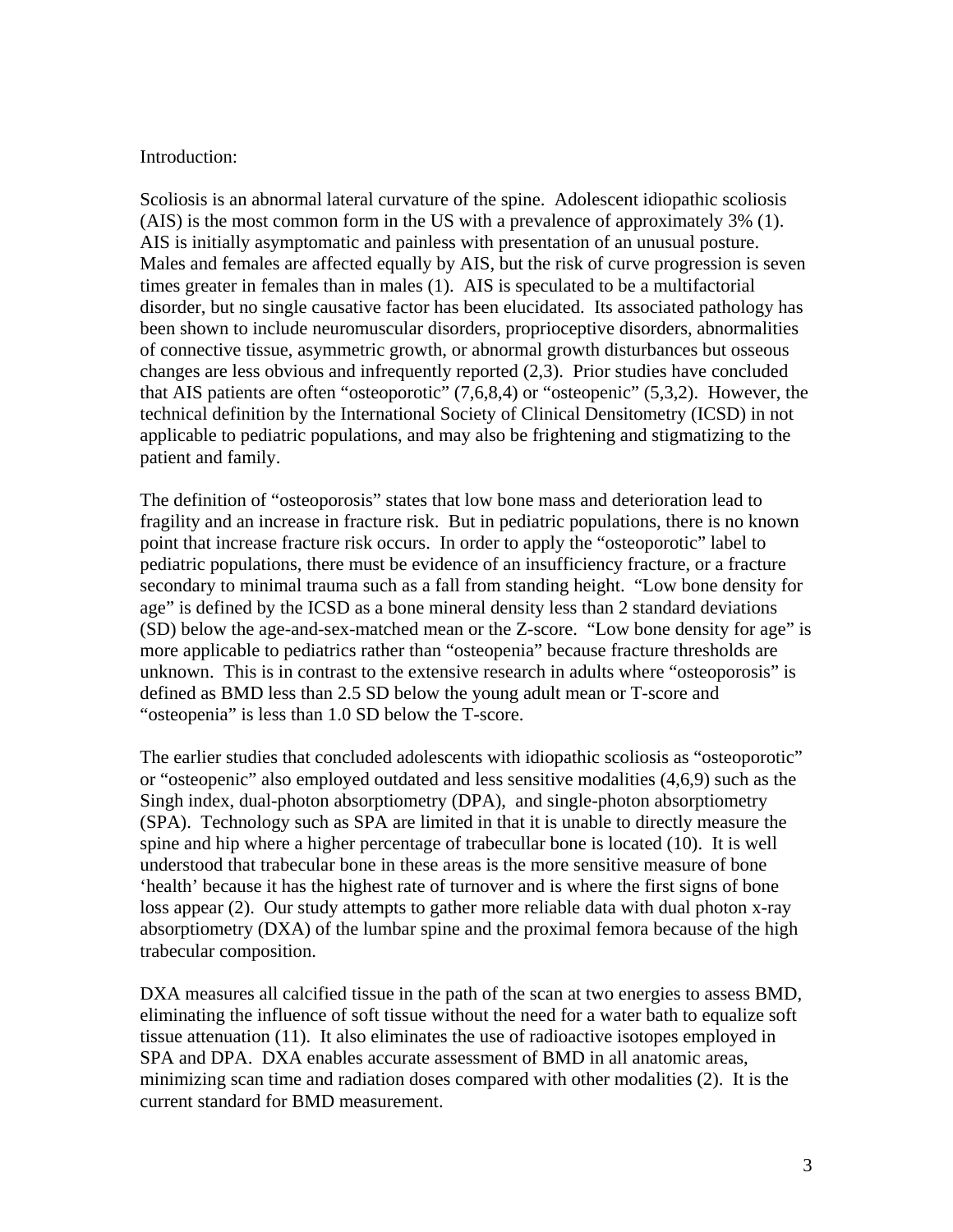Our study explores the impact of body size and composition on BMD. We intend to investigate if the low bone density for age is more related to the low BMI predominantly found in AIS rather than the mere presence of scoliosis.

### Methods:

This cross-sectional study retrospectively analyzed 49 preoperative DXA scans for AIS patients aged 11 to 20 years from the Carrie Tingley Hospital Pediatric Orthopaedic Clinic and compared that data to an institutionally recruited control group of 40 normal age, sex, and BMI matched adolescents.

Approximately 20 AIS patients received DXA scans prior to 6/7/05, and approval was granted by the University of New Mexico Human Research Review Committee (HRRC) to retrospectively review these records. Since then, all patients undergoing DXA scanning have stated at the time of their scan whether or not their data may be included in the databases, so adolescents with scoliosis studied after this date will be included in the database if they have given written consent.

The DXA scans of all adolescents with idiopathic scoliosis from Carrie Tingley Hospital were examined and data was extracted into a database examined statistically for correlation among factors collected in the routine DXA questionnaire and dictated report. The data extracted is: height, weight, ethnicity, medical and surgical diagnoses, family history of osteoporosis, daily dairy and soda intake, intake of multivitamin or calcium supplementation, ambulatory status, menarchal status, fracture history, Cobb angle, severity of axial rotation and bone density data as gm/cm2 and Z-score. The bone mineral density (BMD) at various regions of interest (lumbar spine, proximal femora, distal femora) scanned were compared to the control group to determine the relationship of the expected mean for age and sex. BMD measurements were done for the lumbar spine, one or both proximal femora, and one or both distal femora using Hologic Delphi W densitometer (Hologic, Inc., Bedford, MA). These measurements were compared to pediatric databases (13,14,15) to determine a Z-score, comparing each subject to an ageand-sex matched mean with a numerical expression relating to the number of standard deviations above or below the mean (10).

The HRRC approved obtaining DXA scans for a control group, which was voluntarily recruited from adolescents presenting to orthopaedic clinics at Carrie Tingley Hospital. Participation was offered to patients age 10-22 years in good health with no metabolic disease, no fracture in the last two years, no prior surgeries in test locations, no dietary abnormalities, not currently on medications such as steroids, bisphosphonates, chemotherapy, or seizure prophylaxis as well as the absence of pregnancy. There was no monetary incentive.

The main limitation of DXA scans in the scoliotic population is that BMD is dependent on bone size. BMD is calculated from bone mineral content (BMC) and the area of the bone scan. In scoliotic patients, the axial rotation of the spine can alter the geometry of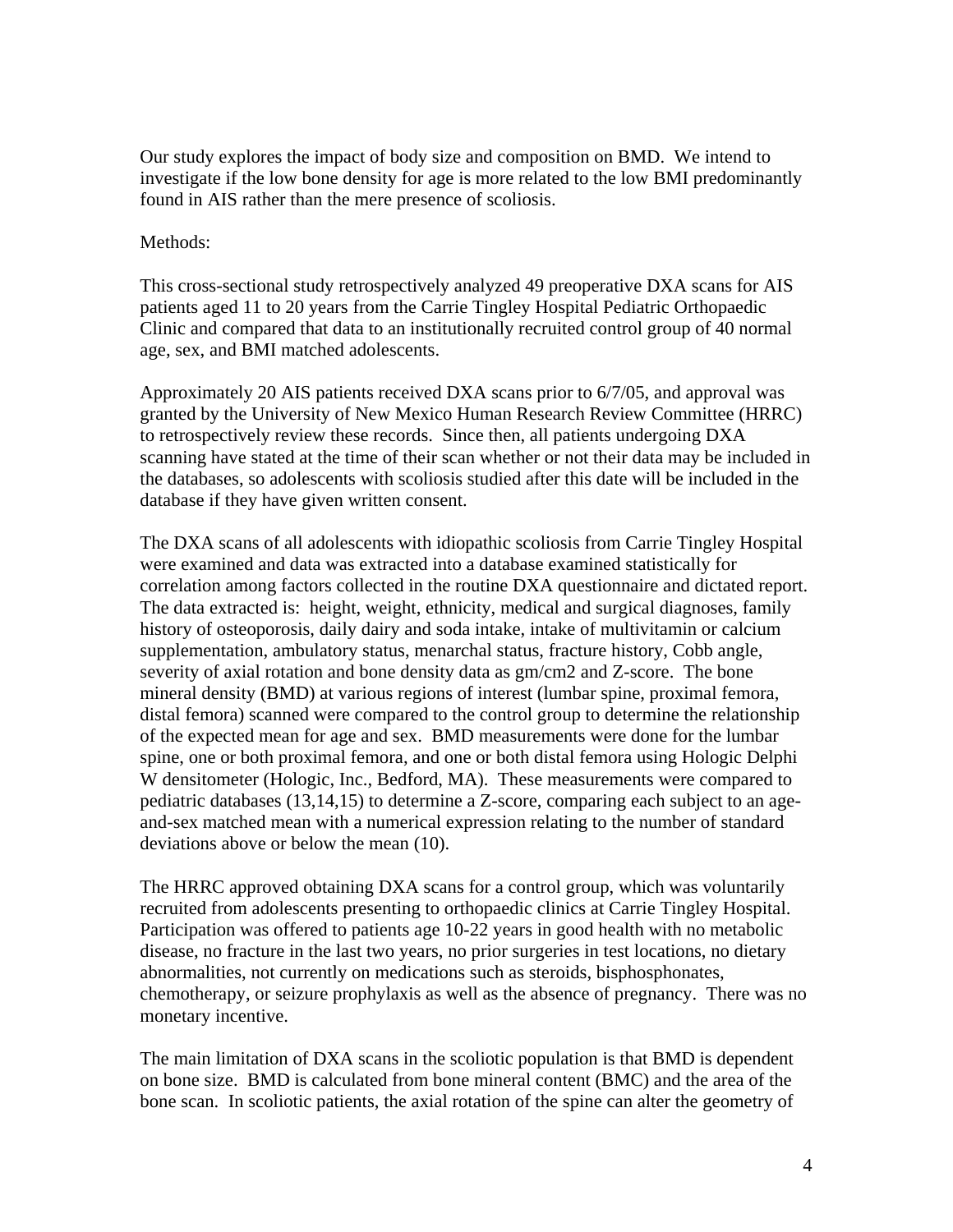the bone scan thus affecting the area and providing erroneous BMD. The rotation can increase the apparent vertebral segment area by as much as 20%, which may result in falsely lower estimates of BMD (12). For this reason, DXA scans of the lumbar spine in scoliotic patients can be unreliable and so were not used to compare the control group.

To accurately compare the two groups, a single Z-score was derived by averaging the left and right proximal femora. The distal femora scans analyze three regions corresponding to cancellous metaphysis, transitional bone, and the cortical diaphysis. These three scores were averaged to form a composite Z-score for each femur and then the two composite Zscores were averaged to form a single Z-score for the distal femur.

Statistical analysis consist of analyzing the mean values of BMD, height, weight, and BMI to the institutional control group using the two-tailed Student's *t* test or simple linear regression procedures to explore the relationships between Z-scores and the individual clinical and demographic variables. The normality assumption for the continuous variables was evaluated using the Shapiro-Wilks test. Manual forward selection was used and R² adjusted for degrees of freedom was used to choose between competing models. Calculations were made with Statigraphic Plus for Windows, Version 4.1, Manugistics, Inc., Rockville, MD. Two tailed tests we used and p-values of 0.05 were considered significant.

## Results:

Forty-nine AIS patients were compared to 40 control subjects. Table 1 demonstrates the characteristics of each group. Forty-three percent indentified themselves as non-Hispanic Caucasian; 20% as mixed ethnicity, predominantly Caucasian/Hispanic; 20% as Hispanic; and 13% did not identify. Spinal curves in scoliotics reanged from 19 degrees to 96 degrees, averaging 51 degrees. None of the differences in means between the two groups were statistically significant. The menarche of the scolotic group averaged 6 months later than the control, but this was not statistically significant.

Forty-three of the 49 patients with scoliosis (87.8%) had normal BMD or within 2 SD of the age-and-sex matched mean.

Nineteen of the 49 scoliotic patients  $(39%)$  were underweight with a BMI $\leq$ =18. Six of the 49 scoliosis patients (12%) had Z-scores less than 2 SD below age-and-sex matched mean, thus meeting the ISCD criteria for "low bone density for age." All but one of these six patients had a BMI<=18; the remianing had a BMI of 21.1. No subject suffered an insufficiency fracture.

Fifteen of the 40 control subjects (37%) were underweight (BMI<=18), but only one of the 40 control subjects (2.5%0 had Z-scores that were less than 2 SD below age-and-sexmatched mean. She had a BMI of 21.1 and had not experienced an insufficiency fracture.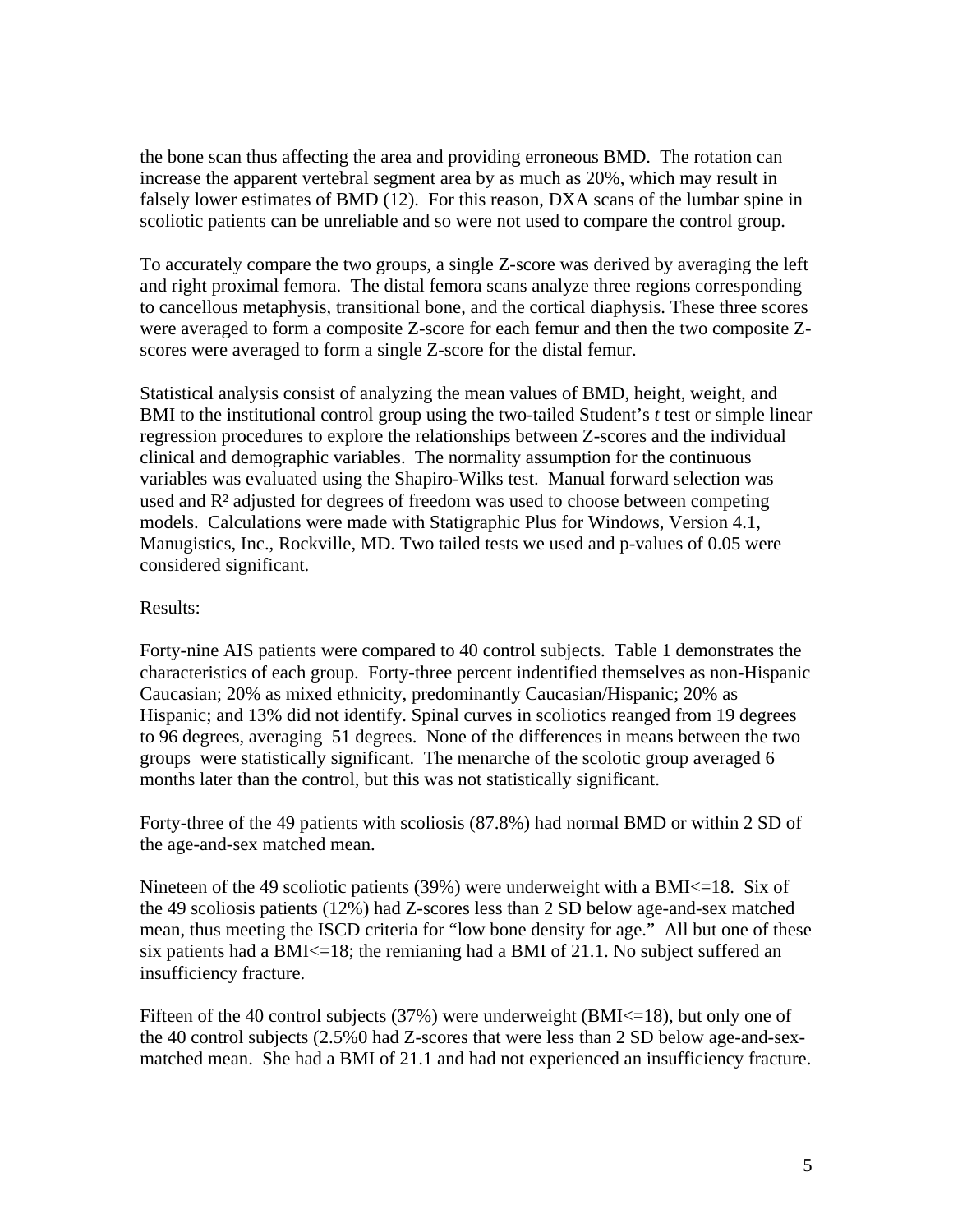A multivariate model with "Average Hip Z-score" as the dependent variable was fitted to explore the simultaneous effect of multiple variables. No interaction terms were significant. The model containing both "BMI" and "scoliosis" as independent variables was strongest (F=14.36, p<0.0001). R<sup>2</sup> was 28.2%, indicating that 28.2% of the variation observed in the dependent variable, "Average Hip Z-score," is accountd for by two independent variable, BMI and scoliosis. The regression coefficients for each independent are given in Table 2.

Similarly, a multivariate model with "Average Femur Z-score" as the dependent variable was fitted. No interaction terms were significant. The model containing both BMI and scoliosis was strongest ( $F=12.43$ ,  $p=0.0001$ ,  $R<sup>2</sup>=37.2%$ ). The regression coeffieicents are given in Table 3.

#### Discussion:

This study demonstrated the impact of BMI on BMD. In the scoliotic patients of normal and heavy weight, their Z-scores were slightly lower but around the mean when compared to the normobaric controls while thin subjects were more likely to have a lower BMD. Our data supports the common deduction that heavy subjects generally have BMD above the mean, and thin subjects have a higher risk for low BMD.

While our study showed the effect of scoliosis on the Z-score was significant, it was much smaller effect relative to the impact of BMI on the Z-score. For example, in the hip Z-scores, the regression coeficient of the scoliosis variable was 0.32 while the regression coefficient of the BMI was 0.093. This means that the Z-score is decreased by 0.32 from baseline if scoliosis is present, while the Z-score is increased by 0.093 from baseline for each "unit" increase of BMI. Our sample had BMI values ranging from 13-45 "units," so if 0.093 is multiplied by 13-45, the effect of BMI is much larger than scoliosis. The magnitude of the effect of having scoliosis is similar to decreasing the BMI by 3.4 units  $(0.32/0.93 = 3.4)$ . Essentially, scoliosis does play a role in lowering BMD, but it plays a much smaller part than BMI. In thin patients, this "scoliosis effect" is noticeable in already low Z-scores, but in heavier patients with more of a BMI buffer the effect remains the BMD within the normal range. In summary, BMI plays a larger role in impacting BMD in comparison to the presence of scoliosis, although scoliosis still plays a small but significant role.

It has been reported and our study supports that scolisosis patients have lower BMD than normobaric control patients, but it is also well known that scoliosis creates a growth disturbance which often lowers the BMI and, subsequently, fosters a relative osteopenia. This study ellicits that the main driving force for the BMD abnormalities in these low BMI scoliotics is the growth disturbance with a slight contribution from the scoliosis.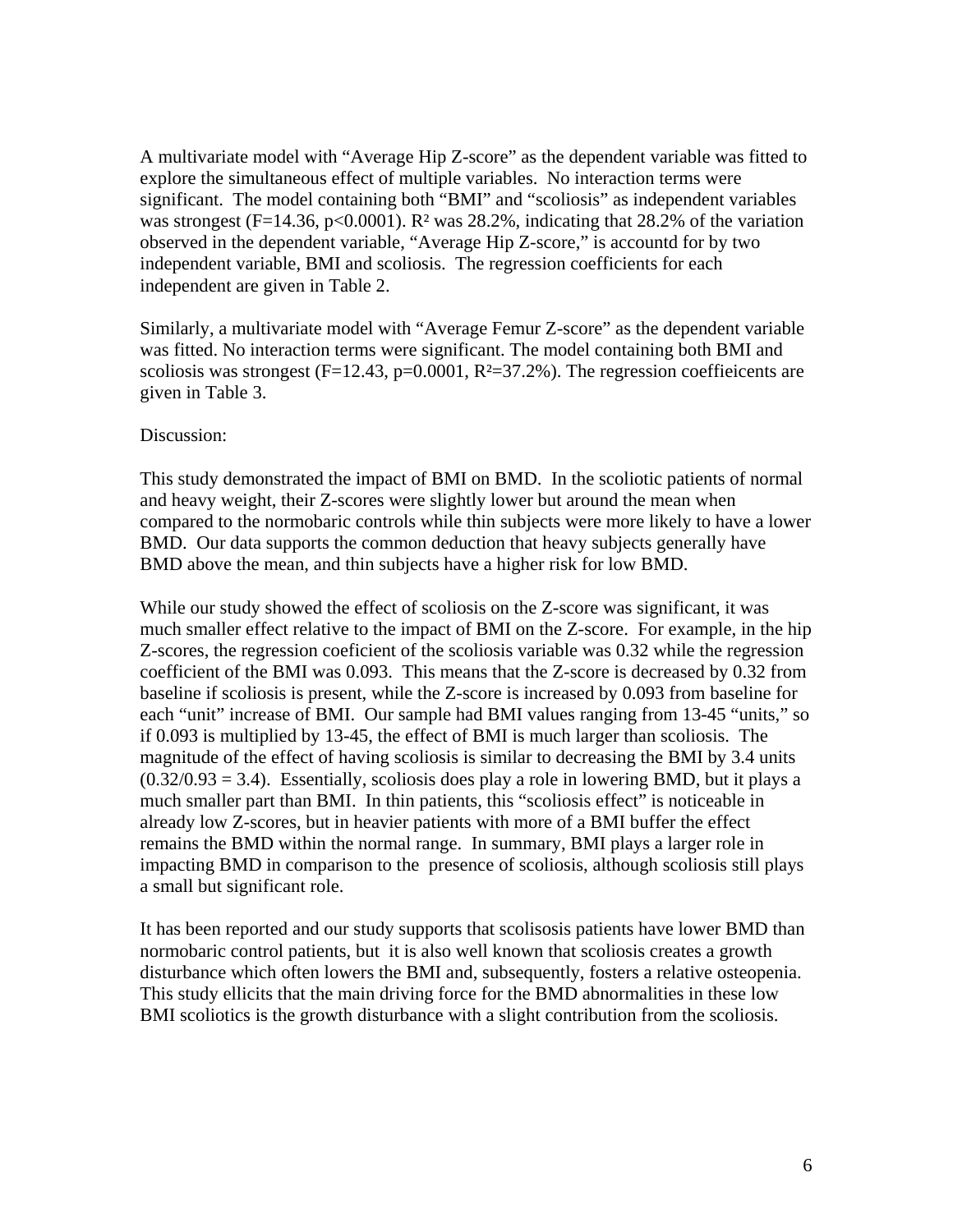\*This paper was expanded from the manuscript submitted to Spine journal for publication.

Student's Role:

My role as the student researcher covered literature review, protocol development, data input, problem solving, application of the scientific theory, data management, preliminary data analysis, writing HRRC proposals for the study and control group, aide in abstract submission, recruitment flyer design and distribution, and additional input on other research projects.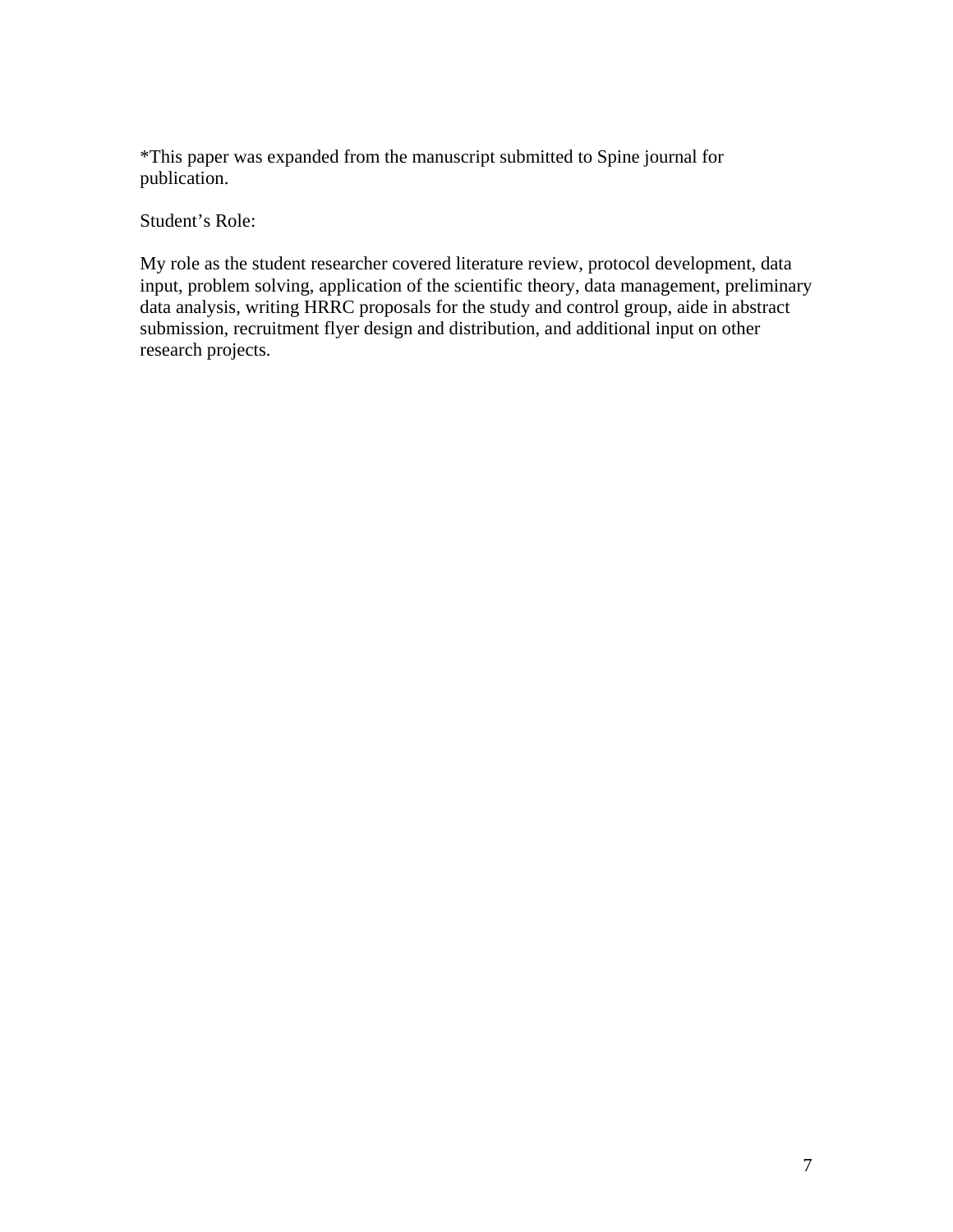#### References:

- 1. Storer S, Vitale M, Skaggs DL. "Idiopathic Scholiosis." Spine: Orthopaedic Surgery Essentials. Ed. Bono CM, Garfin SR. 2004. 56-60.
- 2. Cheng JC, Guo X. "Osteopenia in adolescent idiopathic scoliosis. A primary problem or secondary to the spinal deformity?." Spine. 1997 Aug 1;22(15):1716-21.
- 3. Cheng JC, Qin L, Cheung CS, Sher AH, Lee KM, Ng SW, Guo X. "Generalized low areal and volumetric bone mineral density in adolescent idiopathic scoliosis." Journal of Bone and Mineral Research. 2000 Aug;15(8):1587- 95.
- 4. Burner WL III, Badger VM, Sherman FC. "Osteoporosis and acquired back deformities." Journal of Pediatric Orthopaedics. 1982 Oct;2(4):383-5.
- 5. Cheng JC, Guo X, Sher AH. "Persistent osteopenia in adolescent idiopathic scoliosis. A longitudinal follow up study." Spine. 1999 Jun 15;24(12):1218-22.
- 6. Cook SD, Harding AF, Thomas KA, Morgan EL, Schnurpfeil KM, Haddad RJ Jr. "Trabecular bone density and menstrual function in women runners."American Journal of Sports Medicine. 1987 Sep-Oct;15(5): 503-7.
- 7. Thomas KA, Cook SD, Skalley TC, Renshaw SV, Makuch RS, Gross M, Whitecloud TS 3rd, Bennett JT. "Lumbar spine and femoral neck bone mineral density in idiopathic scoliosis: a follow-up study."Journal of Pediatric Orthopaedics. 1992 Mar-Apr;12(2):235-40.
- 8. Velis KP, Healey JH, Schneider R. "Peak skeletal mass assessment in young adults with idiopathic scoliosis." Spine. 1989 Jul;14(7):706-11.
- 9. Runge H, Fengler F, Franke J, Koall W. "Evaluation of the mineral content of peripheral bones (radius) by photon-absorption technique in normals as well as patients with various types of bone disease." Radiology 1984;20:505-14.
- 10. Harcke, HT. "Pediatric Bone Densitometry: Technical Issues." Seminars in Musculoskeletal Radiology. 1999;3(4):371-378.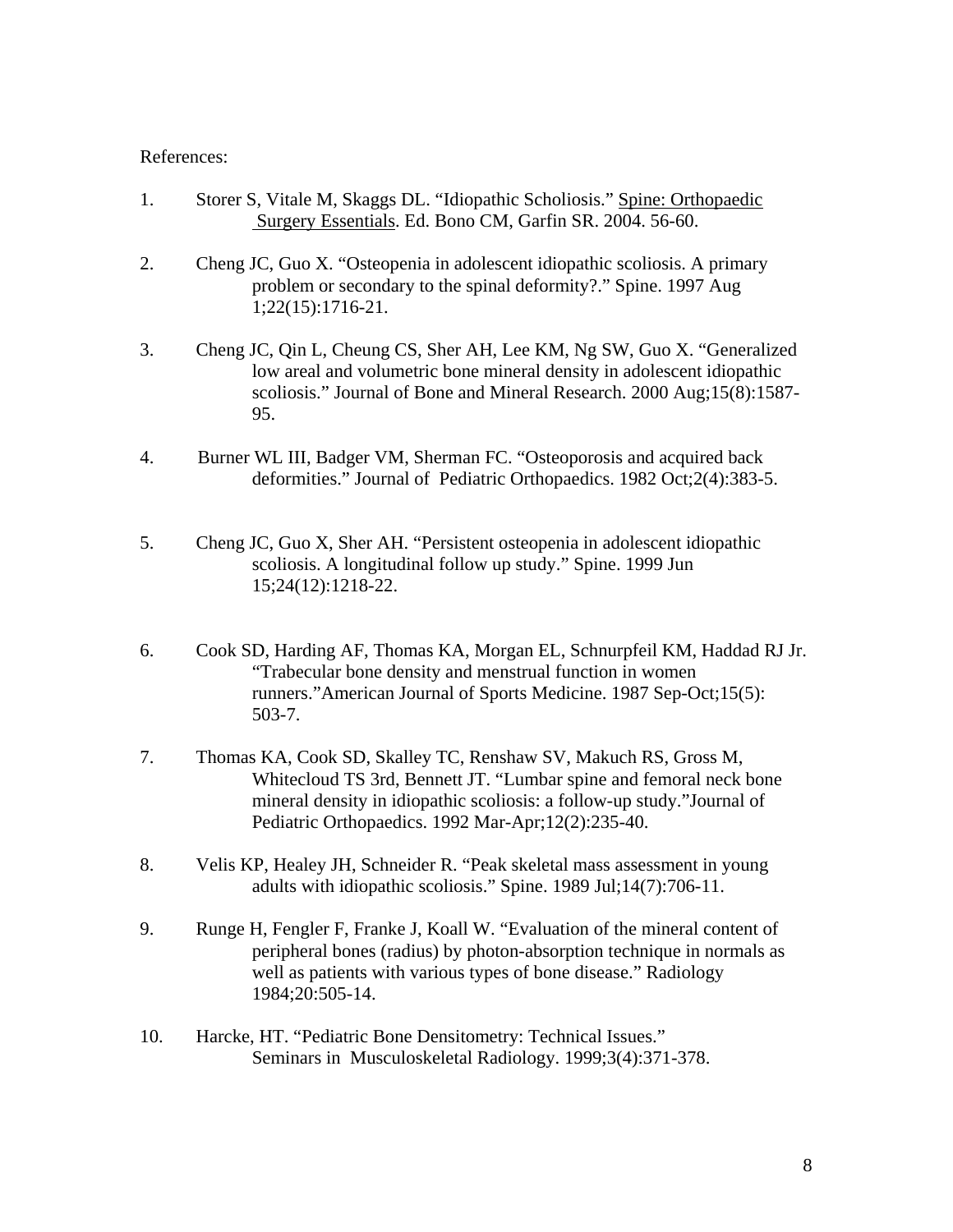- 11. Faulkner KG. "Update on Bone Density Measurement." Rheumatic Diseases Clinics of North America. 2001 Feb;27(1):81-99. Review.
- 12. Girardi FP, [Parvataneni HK,](http://www.ncbi.nlm.nih.gov/entrez/query.fcgi?db=pubmed&cmd=Search&itool=pubmed_Abstract&term=%22Parvataneni+HK%22%5BAuthor%5D) Sandhu HS, [Cammisa FP Jr,](http://www.ncbi.nlm.nih.gov/entrez/query.fcgi?db=pubmed&cmd=Search&itool=pubmed_Abstract&term=%22Cammisa+FP+Jr%22%5BAuthor%5D) [Grewal H,](http://www.ncbi.nlm.nih.gov/entrez/query.fcgi?db=pubmed&cmd=Search&itool=pubmed_Abstract&term=%22Grewal+H%22%5BAuthor%5D) [Schneider R,](http://www.ncbi.nlm.nih.gov/entrez/query.fcgi?db=pubmed&cmd=Search&itool=pubmed_Abstract&term=%22Schneider+R%22%5BAuthor%5D) [Lane JM](http://www.ncbi.nlm.nih.gov/entrez/query.fcgi?db=pubmed&cmd=Search&itool=pubmed_Abstract&term=%22Lane+JM%22%5BAuthor%5D). "Correlation between vertebral body rotation and two dimensional vertebral bone density measurement." Osteoporosis International 12:738-740, 2001.
- 13. Faulkner RA, Bailey DA, Drinkwater DT, Wilkinson AA, Houston CS, McKay HA. "Regional and total body bone mineral content, bone mineral density, and total body tissue composition in children 8-16 years of age." Calcified Tissue Int. 1993 Jul;53(1):7-12.
- 14. Henderson RC, Lark RK, Newman JE, Kecskemthy H, Fung EB, Renner JB, Harcke HT. "Pediatric reference data for dual X-ray absorptiometric measures of normal bone density in the distal femur." AJR Am J Roentgenology. 2002 Feb;178(2):439-43.
- 15. Thomas KA, Cook SD, Bennett JT, Whitecloud TS 3rd, Rice JC. "Femoral neck and lumbar spine bone mineral densities in a normal population 3-20 years of age." J Pediatric Orthopaedics. 1991 Jan-Feb;11(1):48-58.
- 16. Harcke HT, Taylor A, Bachrach S, Miller F, Henderson RC. "Lateral femoral scan: an alternative method for assessing bone mineral density in children with cerebral palsy." Pediatric Radiology. 1998 Apr;28(4):241-6.